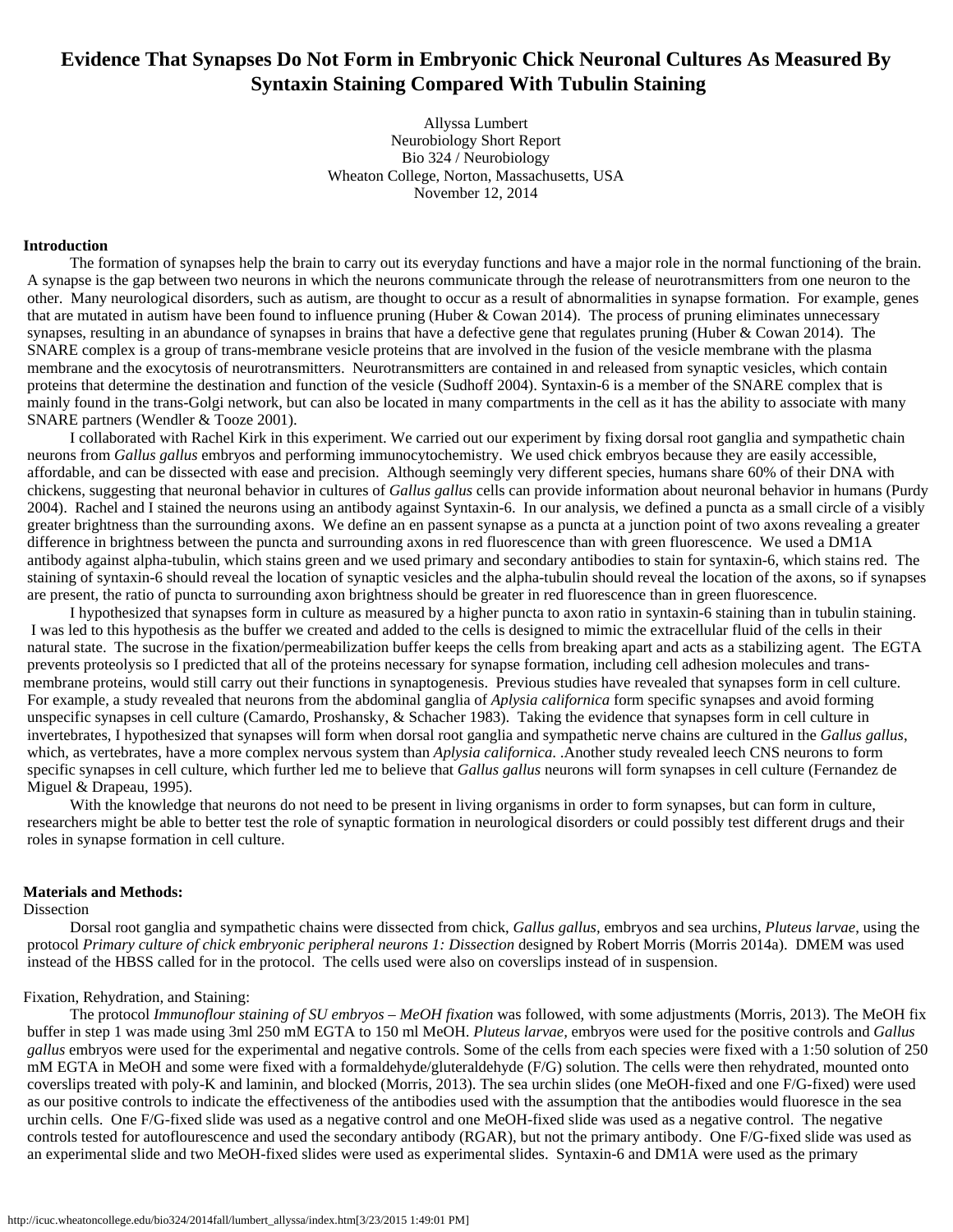antibodies. DM1A was used as a 1:50 concentration while we used both a 1:50 concentration and a 1:100 concentration of the syntaxin-6 antibody to observe whether one concentration of solution stains better than the other. The 1:50 syntaxin-6 solution was added to one of the MeOH experimental slides and the 1:100 syntaxin-6 solution was added to the other MeOH experimental slide, both positive control slides, and the experimental formaldehyde-fixed slide. We used Tetramethyl Rhodamine (RGAR) as our secondary antibody at a concentration of 1:100.

 The coverslips were mounted on slides with slide 1 containing both positive control CSs, slide 2 containing both negative controls, slide 3 containing the F/G-fixed CS with1:100 syntaxin-6 and the MeOH-fixed CS with 1:100 syntaxin-6 and slide 4 containing the MeOH-fixed 1:50 concentration CS.

## Imaging and Analysis

 The slides were imaged using a Nikon Eclipse E400 microscope and the Capricorn computer using the protocol *Imaging Fluorescence on Gemini and Pisces computers in ICUC* (Morris, 2014b).Each coverslip was imaged under brightfield, blue, green, and red fluorescence at a magnification of 40x. The brightness of the MeOH-fixed CS on slide 3 was measured in lumens using the protocol *Image Analysis for Independent Research 2014* (Morris, 2014c). Puncta located at the point of axon crossings were selected and average brightness was measured in the red fluorescence image and then an area of the axon leading to the puncta was selected and measured. The corresponding regions were selected and measured on the green fluorescence image using the same size region. The ratio of brightness of puncta to surrounding axons was compared between red fluorescence and green fluorescence. The arrows were drawn using the Image J software.

## **Results**



**Figure 1**: Red fluorescence of MeOH-fixed 1:100 syntaxin-6 experimental (slide 3). Notice that the difference in brightness between puncta 1 and axon 1 appears slightly lower than the difference in brightness between puncta 2 an axon 2 in Figure 2. Also notice that the difference in brightness between puncta 3 and axon 3 appears about the same as the difference in brightness between puncta 4 and axon 4 in Figure 2.



**Figure 2**: Green fluorescence of MeOH-fixed 1:100 syntaxin-6 experimental (slide 3)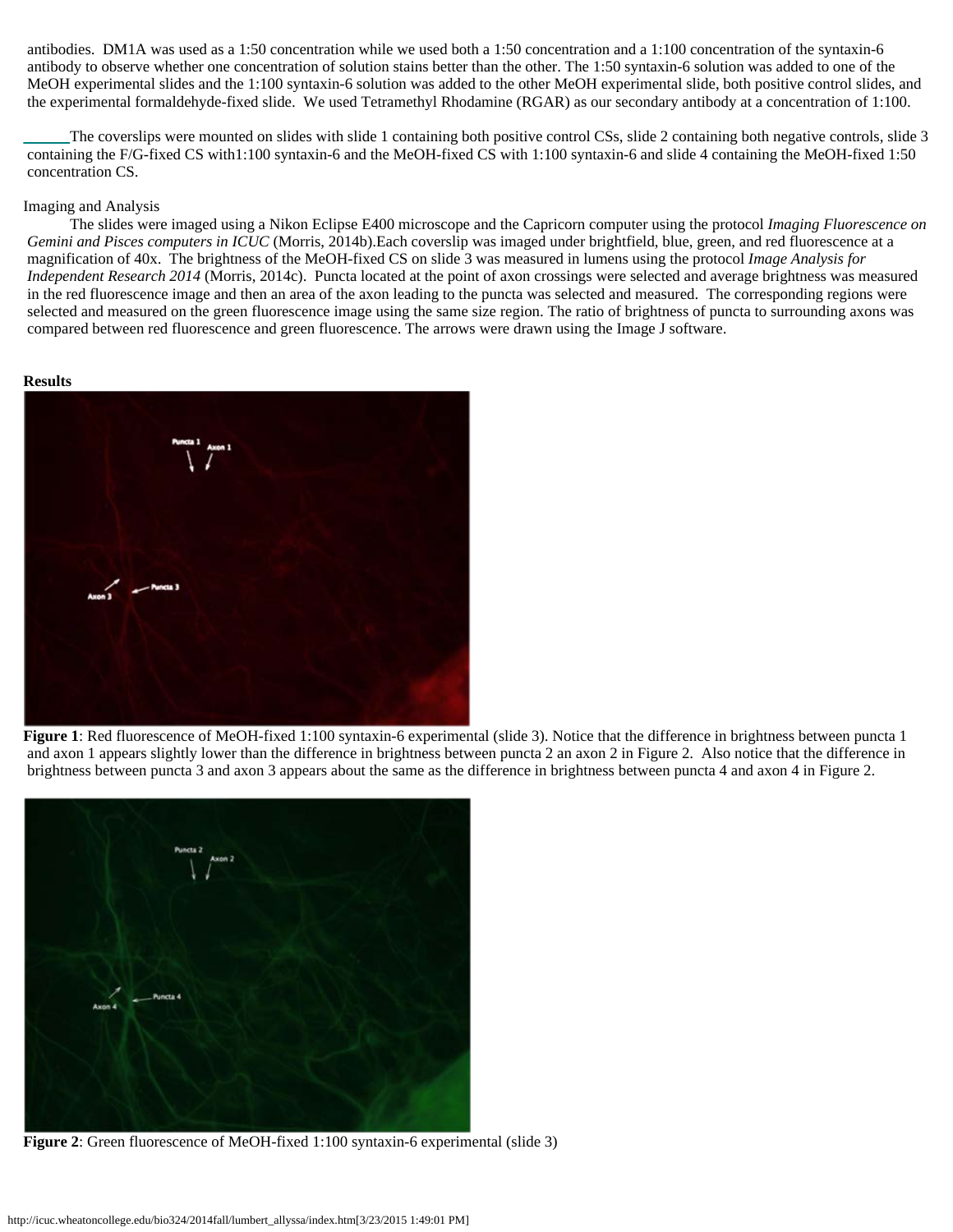

**Figure 3**: Red fluorescence of MeOH-fixed 1:100 syntaxin-6 experimental (slide 3). Notice that Puncta 5 stained brighter than axon 5, whereas the corresponding puncta 6 in Figure 4 stained less brightly than axon 6. Also notice that the ratio of puncta to axon brightness between puncta 7 and axon 7 is greater than the ratio of puncta to axon brightness between puncta 8 and axon 8 in Figure 4.



**Figure 4**: Green fluorescence of MeOH-fixed 1:100 syntaxin-6 experimental (slide 3)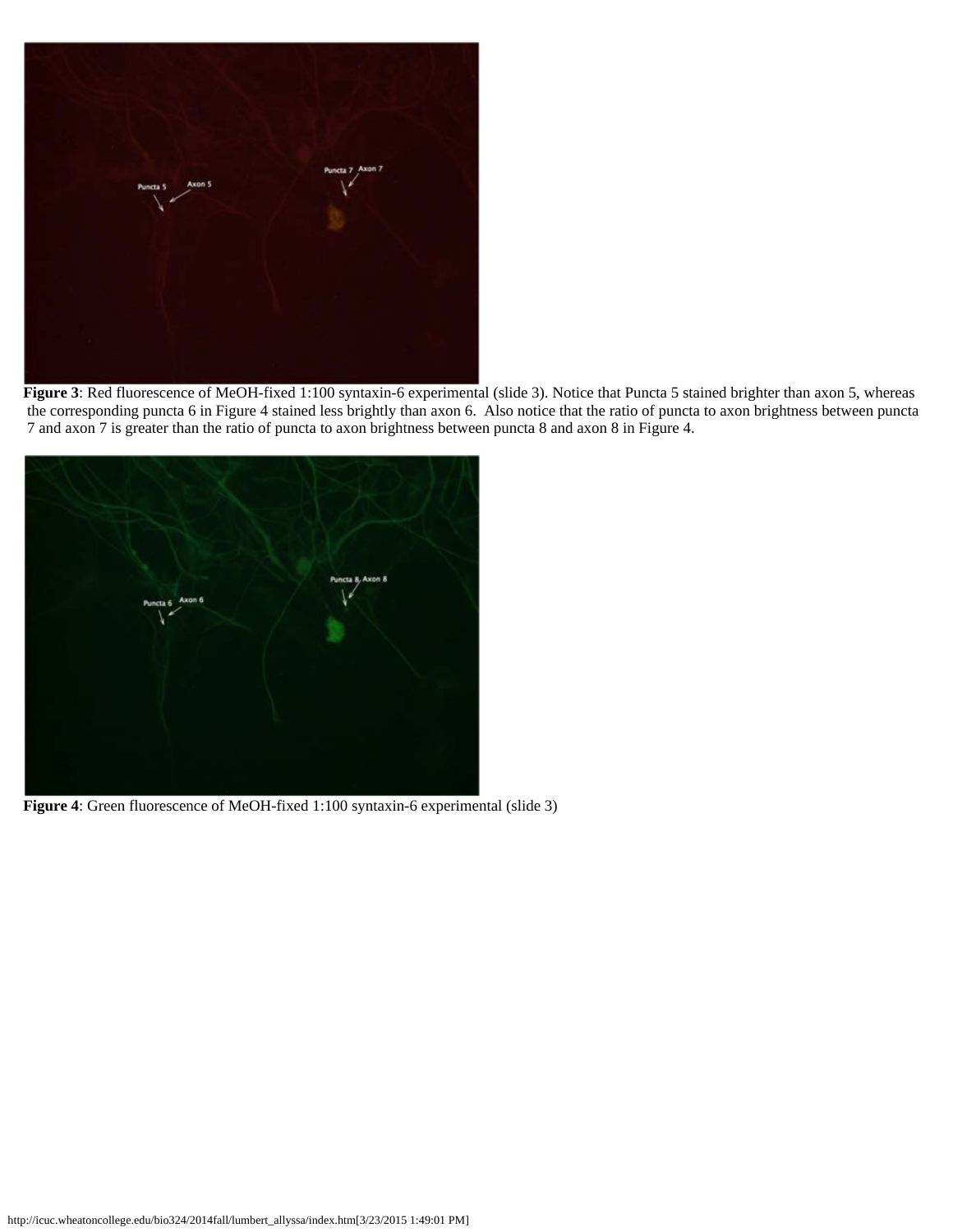

**Figure 5.** Notice how the ratio of puncta to axon brightness was very slightly higher in syntaxin-6 staining than in tubulin staining.

#### **Conclusions**

 The hypothesis that synapses form in cell culture as measured by puncta to axon ratio in red fluorescence compared with green fluorescence was not supported by the data in this experiment. Although the average ratio of brightness between the puncta and surrounding axons in red fluorescence was greater than in green fluorescence, there .was not a significant difference in ratio of brightness. In addition, exactly half of the puncta and axons measured revealed a greater puncta to axon brightness ratio in green fluorescence than in red fluorescence. However, my collaborator Rachel Kirk found that synapses form as measured by counting synapses that form only in Syntaxin-6 staining but not in DM1A staining (Kirk, 2014). These results could suggest that the puncta I measured were not synapses, but that synapses do form in cell culture, as represented by the puncta observed and counted by Ms. Kirk that were present in syntaxin-6, but not DM1A staining.

 If the puncta we measured are synapses, then we conclude that the syntaxin-6 and RGAR successfully stained for syntaxin-6 on synaptic vesicles. The brightness of the axons in green fluorescence were brighter than the axons in red fluorescence, revealing that the alpha-tubulin staining was also successful. The brighter staining of the puncta in green flourescence than in red does not necessarily reveal that the puncta are not synapses because as tubulin provides structural support for neurons, it could be present on synaptic vesicles as well. If the areas in which puncta to axon ratio were higher in green than in red fluorescence were synapses, the high level of brightness of the puncta in green fluorescence could have resulted from a high concentration of alpha-tubulin at those specific synaptic vesicles.

 Our negative controls did not reveal red or green fluorescence, which implies that the staining of alpha-tubulin and syntaxin-6 were successful. The ovals stained in blue fluorescence reveals that the cell bodies were stained and that DNA staining was successful, as axons were not stained in blue fluorescence.

 One limitation that we had in our study was that we only performed the immunocytochemistry once and therefore had a small amount of data from which to draw conclusions. If we had more time to conduct our experiment, we would have repeated the ICC at least three times to minimize any errors that occurred. One source of error we experienced was that we added Hoechst to our negative controls, which resulted in blue fluorescence in our negative controls. However, we were still able to see that green and red fluorescence were absent in our negative controls. One of our coverslips (formaldehyde-fixed 1:100 concentration) also broke during fixation and we observed bacteria on the slides, which could have been due to unsterile preparation of the slides or failing to completely seal the slides with nailpolish, allowing bacteria to enter under the coverslips. If we repeated the experiment, we would be careful to correct these sources of error.

 If synapses were forming in our cultures, the neurons were differentiating and migrating to their destinations. Growth cones were then extending the axons of the neurons and cell recognition was occurring between the recognition molecules on the axons of one cell with the dendrites of another cell (Bean, 2014). This would reveal that the cell adhesion molecules and other proteins, including transport and trafficking proteins involved in synapse formation remain intact in cell culture. ATP must also continue to be available to the cells, as ATP is required for proton pumps to generate electrochemical gradients necessary for neurotransmitter uptake and transport (Bean, 2014).

 However, as my results did not support the hypothesis that synapses form in cell culture, there could be various reasons that synapses did not form. The study investigating synapse formation of *Aplysia* in culture revealed that an initial axon was required to be plated with the L10 neuron in order for it to make synapses with target neurons similar to those synapses it makes *in vivo* (Camardo et. al. 1983). Perhaps our cells did not form synapses in culture because we did not plate them with an initial axon. Other explanations could be that the cells failed to recognize their targets or that they failed to release neurotransmitters. If synapses form, as suggested by Ms. Kirk's data, neurotransmitters are also produced in cell culture, as the potential synapses were observed at synaptic vesicles. Fernandez de Miguel and Drapeau observed serotonin (5-HT) as the neurotransmitter released at the synapses they found in leech neurons in culture (Miguel & Drapeau, 1995). Future studies could test the neurotransmitters released in *Gallus gallus* cultures.

 As there is existing literature supporting evidence that synapses form in cell culture and my collaborator Rachel Kirk found synapses to form in our culture based on her analysis of the data, it is difficult to conclude that synapses do not form in cell culture. However, an important piece of evidence that my results reveal is that not all of the puncta at junctions between two axons are synapses, suggesting that some axons that come into contact form synapses, while others do not.